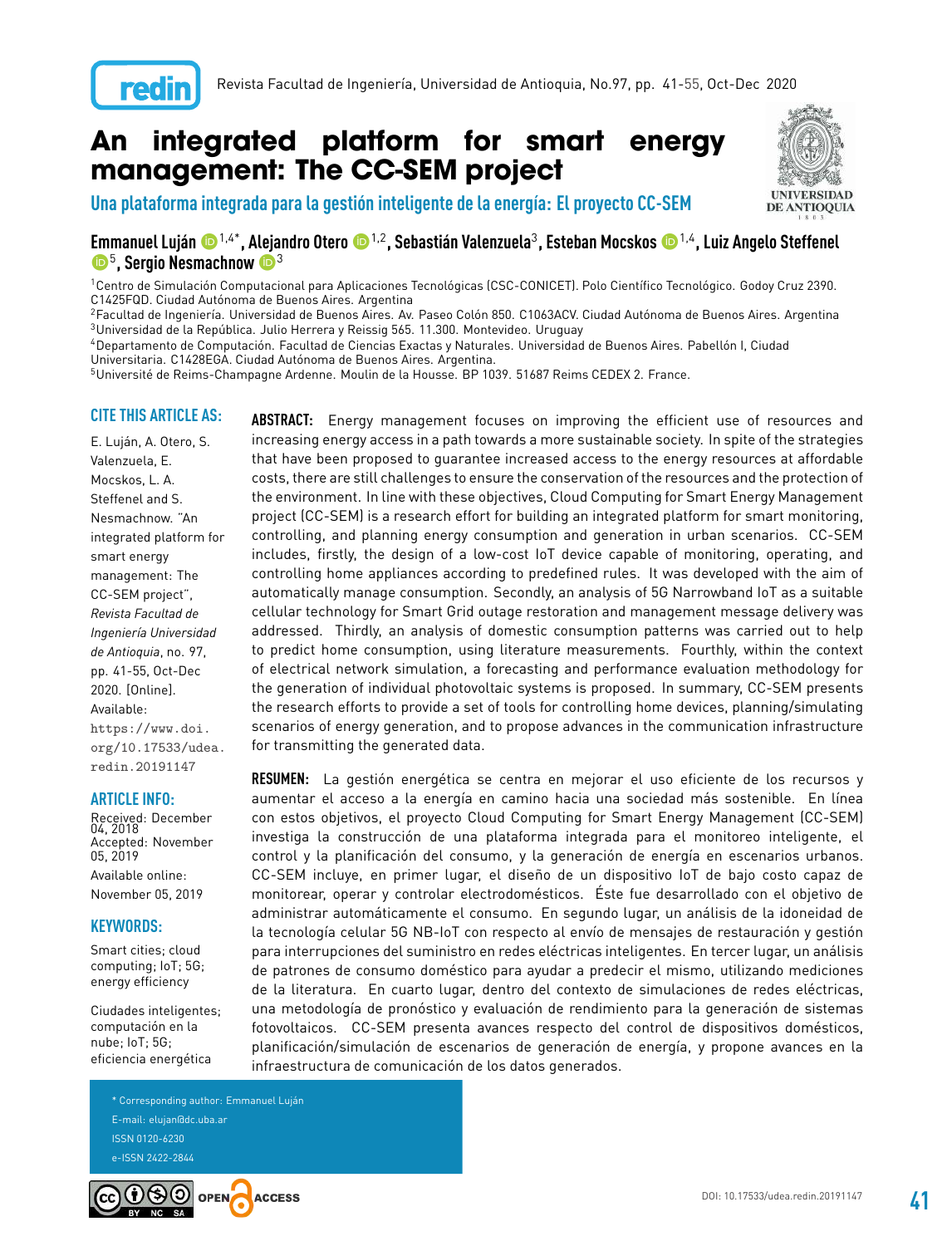### **1. Introduction**

Energy management is a crucial issue in modern society. Many strategies have been proposed to guarantee increased access to the energy resources at affordable costs for citizens while ensuring the conservation of the resources and the protection of the environment[[1\]](#page-13-0).

For the implementation of effective energy management policies, innovative technologies must be integrated into an easy-to-use and efficient system to include the capabilities of performing realistic simulations, controlling and planning the electricity market (to be applied by the energy companies), and end-user applications to monitor and manage the energy consumption at home level. The capabilities of monitoring/controlling/managing the energy consumption and generation are key issues when implementing the smart city paradigm, especially when considering the emphasis on citizen engagement, environment protection, and economic considerations [\[2](#page-13-1)].

This article describes the Cloud Computing for Smart Energy Management (CC-SEM) project, developed by researchers from Argentina (Consejo Nacional de Investigaciones Científicas y Tecnológicas (CONICET) and Universidad de Buenos Aires (UBA)), Uruguay (Universidad de la República (UdelaR)) and France (Université de Reims-Champagne Ardenne (Reims)), and presents preliminary results. CC-SEM proposes developing an integrated platform for smart monitoring and controlling the energy consumption in urban scenarios, by integrating Big Data analysis, computational intelligence, Internet of Things (IoT), High Performance, and Cloud Computing. In our Latinamerican region, there have been some limited developments towards building some specific components for energy management, but no global solutions have been explored or made available to the public. As a consequence, the CC-SEM project proposes a useful system with real application and social relevance.

Nowadays, integrating renewable energy is a relevant interest nowadays, as part of a global effort to reduce the effect of the  $CO<sub>2</sub>$  emissions [\[3,](#page-13-2) [4](#page-13-3)]. However, this integration poses a big challenge for the operation of the energy grid, due to the unpredictable nature of some of the renewable energy sources, such as wind and solar. Instability on renewable energy affects the electric grid, causing voltage fluctuations, changes on current and frequency, etc. In this scenario, the utilization of specific techniques for smart grid management is mandatory. Conceiving an automatic management strategy that works correctly on macro scenarios (energy grid management and energy distribution) and micro scenarios (guaranteeing the appropriate quality of service for users) is not an easy task. One viable alternative is using mathematical models

and computational intelligence techniques for planning and operating the energy distribution and utilization in real-time. To apply intelligent management systems, specific hardware is needed to evaluate and control energy consumption by using sensors, data communications, and control devices. These devices must be able to communicate between them and with central servers to integrate all the logic of the system and determine quick responses to different dynamic situations (sudden increase in energy consumption, reduction in energy generation, increase on the energy generation costs). Recently, new smart consumption monitors were made available to be installed. For example, the Linky smart meter [\[5](#page-13-4)] by Électricité de France (EDF) that is being widely deployed, allowing not the collection of consumption but also some remote actions. Other projects such as ElectriSense[[6\]](#page-13-5) can even identify the families of devices consuming energy. None of these systems are open-source and their capabilities are often restricted to data acquisition and basic automation.

Having sensors to generate data consumption measures is not enough. Strategies to transmit and use this information should be developed and adopted by users and companies. Understanding and applying computational intelligence algorithms is one of the possible paths to analyze this data, determining routines and patterns of energy utilization by individual users. Another option is planning strategies to optimize the energy consumption, by deciding when to power on and off each device from the home, building or neighborhood. The planning strategies will have into account the user restrictions and support real-time actions from the user without having a critical impact on the planning. According to the capabilities of the devices, this planning can be fully automatized using IoT actuators or manually, by suggesting actions to the user via the smartphone interface[[7](#page-14-1)[–9](#page-14-2)].

In the context of microgrids, other projects have been proposed. Particularly, in[[10](#page-14-3)], a smart energy management system (SEMS) was presented, addressing some of the matters exposed above. SEMS optimally coordinate the power production of distributed generation sources and the energy storage system, minimizing the operational costs.

CC-SEM project addresses the aforementioned issues, by proposing a research effort focused on building an integrated platform for smart monitoring, controlling, and planning energy consumption and generation in urban scenarios. This article is an extended version of our conference article[[11](#page-14-4)]. The main contributions of the scientific content reported in this article include: i) a detailed description of the project goals and activities, ii) an extended analysis of the obtained results, including a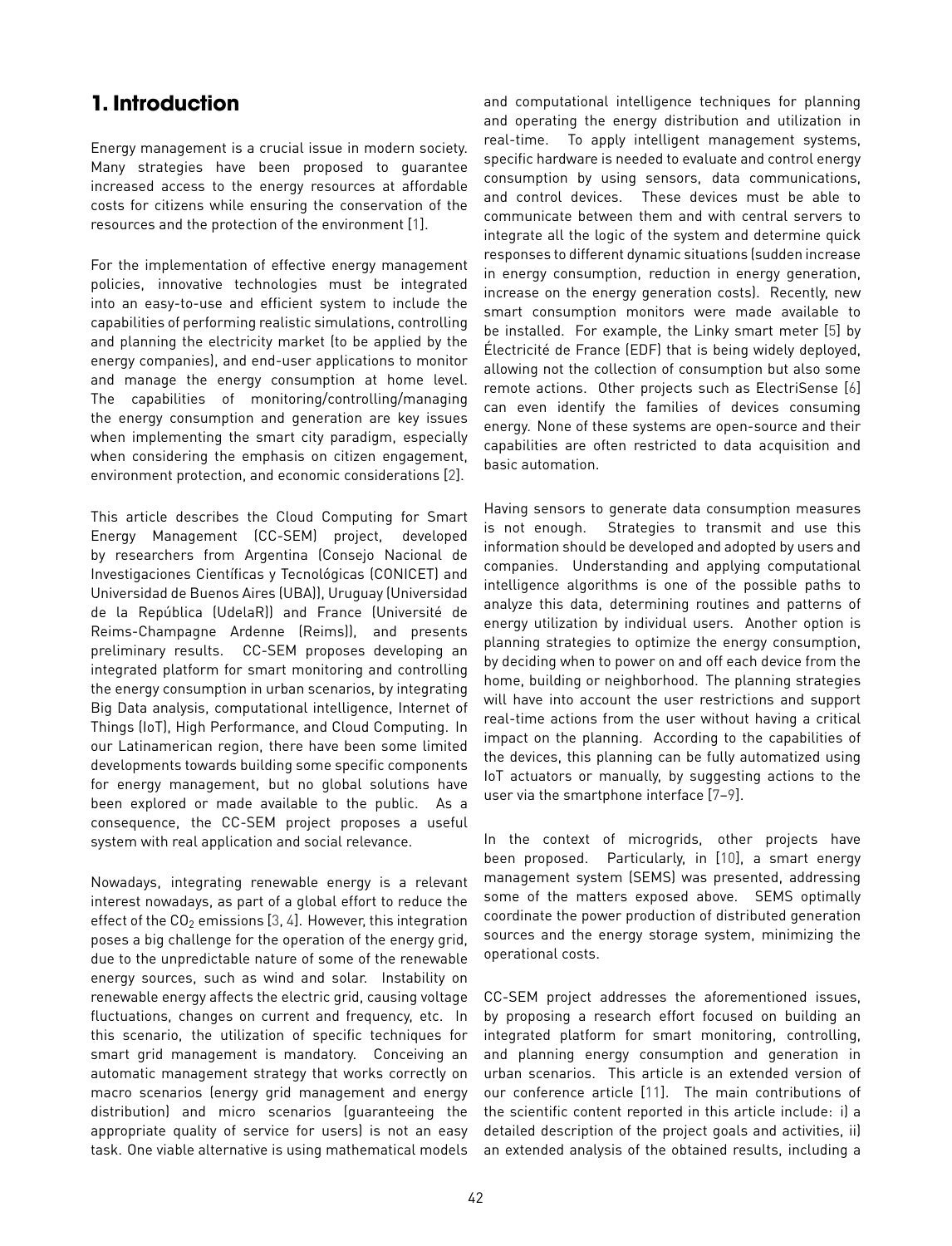description of the low cost energy consumption monitor and controller, extended results on the characterization of domestic energy consumption and the comparison of two process pipelines for the forecast of urban photovoltaic energy generation, and iii) an analysis of the suitability of NB-IoT as the smart meter communication technology for the proposed platform.

The article is organized as follows. Section [2](#page-2-0) presents an overall description of the project. The main activities within the project are described in Section [3](#page-2-1). Preliminary results are reported in Section [4](#page-3-0). Finally, some conclusions about the ongoing work and the main lines for future work are formulated in Section [5](#page-12-0).

## <span id="page-2-0"></span>**2. Project description**

This section describes the main features of the CC-SEM project.

#### **2.1 Project goals and motivation**

The main goal of the project is to design a platform that allows the integration of fundamental concepts and tools for energy management in smart cities, using cloud computing, computational intelligence for big data analysis, and software for simulation and optimization of the energy generation and distribution. The aim is providing both users and administrators of the electrical grid a useful set of tools for intelligent planning and organization of the electricity consumption and generation nowadays and in future smart cities. From the point of view of the users, the project proposes the design and management of a smart home controller for electric devices applying IoT related software, and the application of Big Data processing techniques for the analysis of domestic energy consumption and smart planning. From the point of view of the electric grid administrators, novel tools are presented to monitor the state of the network and the overall quality of services, and the use of novel simulation tools is proposed to analyze and foresee the energy demand. This approach is planned to be adopted by electric market regulators in Argentina and Uruguay.

Energy optimization and planning is on the agenda of many countries. Only few solutions implement an easy-to-use platform to be used by both end-users and energy companies integrating hardware, software, and communications. Energy providers have few (or even no) knowledge about electricity utilization in homes. With the current electrical infrastructure, the provider cannot determine if the energy is well-used or wasted. Having a hardware infrastructure that allows obtaining useful information about utilization is the first stage in a global system to optimize energy at homes, with the main goals of

reducing the costs of energy consumption and generation, and improve the quality of service offered to the users.

Another important motivation of the project is to conceive a generic set of tools to allow both users and administrators to extract useful information from the raw data measured by the home controller by applying computational intelligence/machine learning techniques. We propose basing the communications on the IoT paradigm to guarantee ubiquitous access to the system, everywhere, anytime, and using a wide range of communication devices (smartphones, tablets, web interface, other management systems, etc.). The applications that integrate the proposed system need to be conceived as a part of a global monitoring/planning system to be used in real-time in modern smart cities.

### **2.2 Methodology**

The proposed methodology, in line with the project goals, is two-fold. On one hand, the methodology is based on missions that help the project members to consolidate a collaboration network. The institutions have been in contact in the past: research groups at UdelaR and Reims have collaborated in research activities related to distributed computing and cloud computing, and research groups at UdelaR and UBA have collaborated in research activities related to high performance/distributed computing and applications. However, CC-SEM is the first initiative to set a common project between the three institutions. On the other hand, the research subject is realistic and represents a real need, as observed in recent contacts with Academia, Industry, and social actors related to energy management and the real implementation of the smart cities paradigm.

Due to the interdisciplinary nature of the project, and the fact that several actors (e.g., users, companies, agencies) are interested in the project outcomes, all results achieved during the project are being rapidly made available to the community via the project website, public repositories, and on seminaries, meetings, and conferences.

## <span id="page-2-1"></span>**3. Project activities**

This section describes the main project activities, which are related to the contributions reported in this article. In Figure [1,](#page-3-1) an abstract representation of the proposed system is presented. Generators and households, from generation and distribution stages, respectively, are monitored and controlled by dedicated devices connected to a management system (using cellular or wired networks). In line with this view, current research efforts were concentrated on three major axes: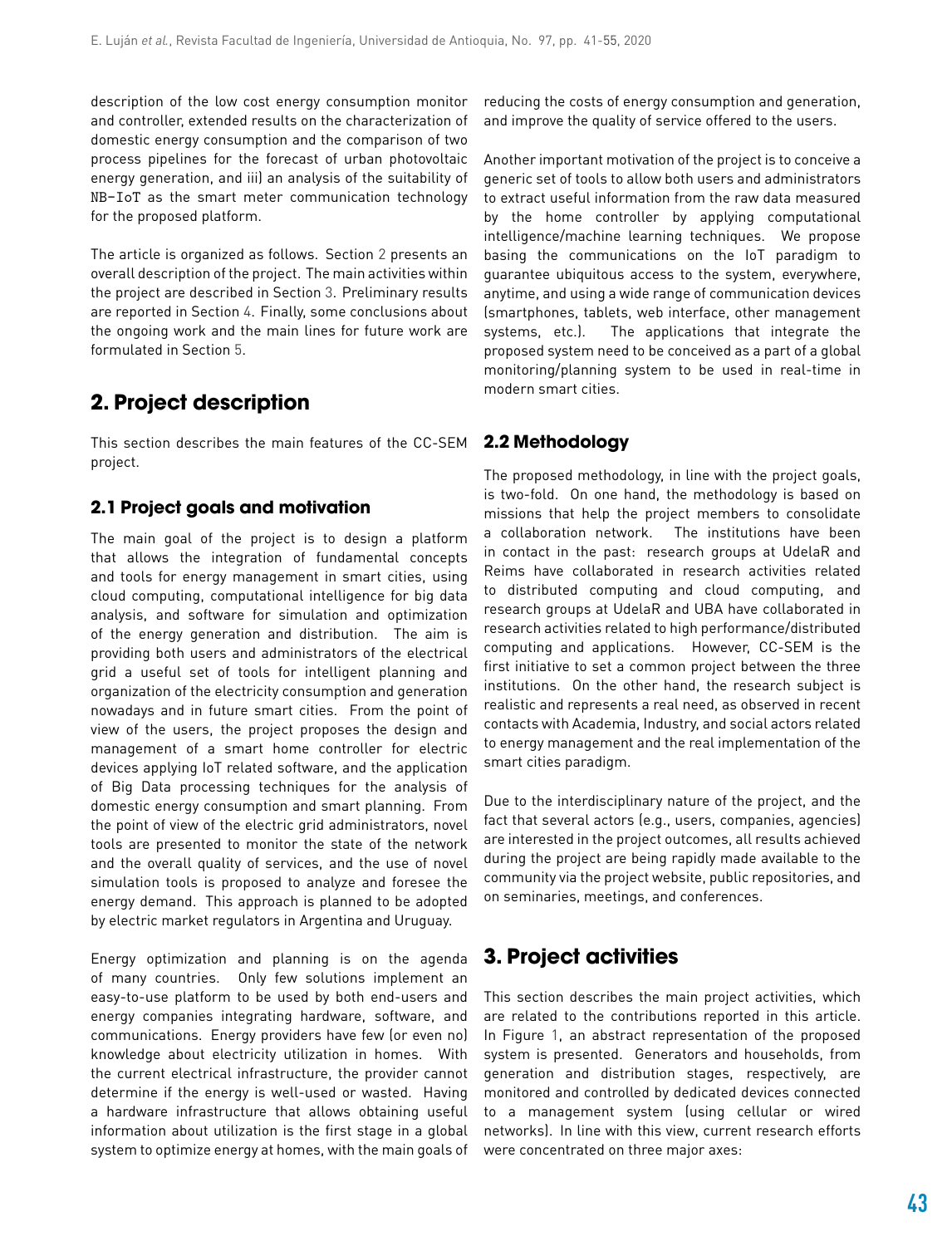- 1. **Automatic energy management for home devices**. This axis aims at designing a hardware platform for monitoring and controlling domestic consumption, following an open architecture approach, to allow future expansions. The IoT paradigm is applied to support communication between components, and guarantee ubiquitous access to the proposed controller and software tools to be developed within the project. In this regard, a specific low-cost energy consumption monitor and controller was developed, whose main details are presented in Section [4.1.](#page-3-2)
- 2. **Big Data analytic for domestic energy consumption and smart planning**. This axis refers to extracting useful information to be considered when planning the energy utilization (by end-users) and generation (by energy companies). It focuses on developing integrated methodologies and techniques for extracting useful information from the raw energy consumption data, to be used in smart energy management and optimization in urban scenarios, regarding energy utilization, estimation of the economic cost, and maintaining a good quality of service for users. Section [4.3](#page-6-0) presents the application of computational intelligence techniques for the characterization of household energy consumption.
- 3. **Tools and algorithms for electrical network simulation**. One defining characteristic of smart grids is that both power and information flow in both senses, from and to the consumers, who will take a more active role. The goal of this axis is to build a unified computational framework to simulate smart grids with the capability of analyzing a national-wide power network under typical situations of interest for the different actors of the power sector: generators, carriers, utilities, consumers, planners, developers, decision-makers, etc. In this context, with an increasing number of devices, effective data communication strategies are needed. Some devices can communicate directly to the home user gateway and the Internet, but many of them cannot[[12\]](#page-14-5). In this regard, Section [4.2](#page-4-0) presents a narrow-band protocol for smart grids and its evaluation over different urban scenarios, and Section [4.4](#page-9-0) describes the application of computational intelligence techniques for renewable energy generation forecast.

## <span id="page-3-0"></span>**4. Initial advances**

<span id="page-3-2"></span>This section reports partial results obtained in the context of the CCSEM project.

<span id="page-3-1"></span>

**Figure 1** Electrical network main stages and its communication with the management system through the monitor and control devices

#### **4.1 Low cost energy consumption monitor and controller**

A prototype for the smart metering system was designed and built according to the general specification from our project. The proposed system integrates three components: *i*) a specific module and protocol (Energy Efficiency, EFEN), which allows defining/storing user actions and preferences, and compute plannings; *ii*) the monitor/controller itself, and *iii*) an interface for communication with the home controllers, based on Khimo framework. These components are implemented in independent modules that allow monitoring, operating, and controlling home devices according to specific rules.

EFEN defines home devices, stores power consumption data, provides an interface for device control, and also computes ad-hoc planning taking into account user preferences. In EFEN, electric devices are grouped in homes, but larger aggregations are also supported: homes can be grouped in buildings and buildings can be grouped in neighborhoods. This categorization allows performing energy planning at different levels, according to the preferences of single users/community users, and/or the needs of electric companies. EFEN also provides an Application Programming Interface (API) meant to implement the integration of computational intelligence algorithms for big data analysis/pattern recognition and energy planning, to be designed in WP 4. EFEN also includes a feasibility check for defined agendas, a tool to simulate historical power consumption time series (useful for verification purposes), energy and cost evaluation, and user satisfaction estimation algorithms.

The controller, presented in Figure [2](#page-4-1), is based on a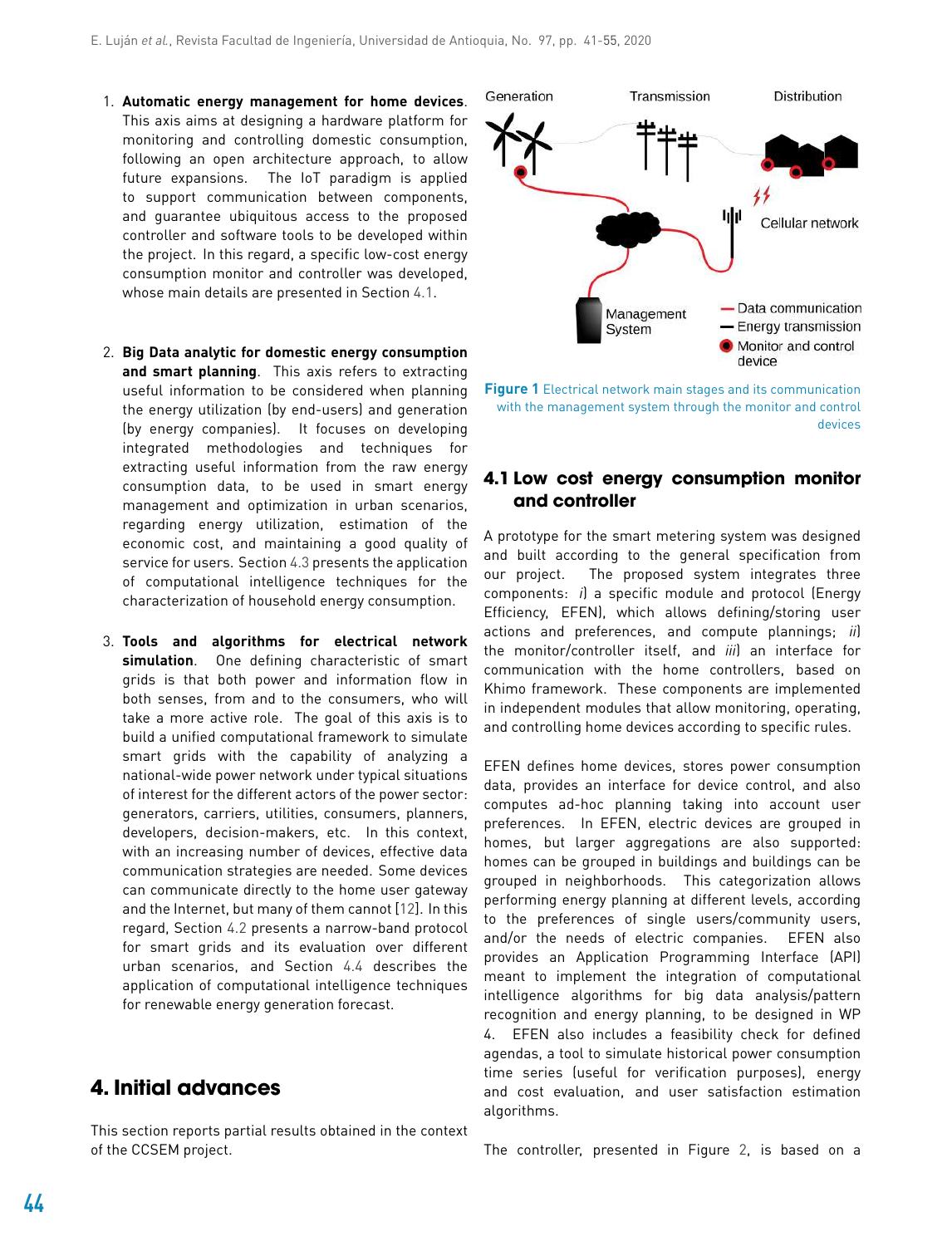<span id="page-4-1"></span>

**Figure 2** Prototype of the low cost energy consumption monitor and controller with detailed components

Single Board Computer (Raspberry Pi, providing a flexible and portable solution) that controls other two modules: *i*) a power meter STPM01/10, integrated using the steval-ipe016v1 board, which performs the measurements using the SPI protocol, and *ii*) a relay for power supply control. The controller communicates with the central system (Khimo) via the Internet. The system is controlled by the Khimo module, which allows performing communications via the IoT paradigm[[13\]](#page-14-6) to guarantee ubiquitous access (everywhere, anytime), and using multiple communication devices (e.g., smartphones, tablets, web interfaces, etc.). Khimo allows remote monitoring and controlling of several devices in real-time.

A specific protocol (EFEN\_PROTO) was developed to guarantee efficiency in the communications between Khimo and EFEN, and also to enable controlling devices. Using a bidirectional communication channel, enabling event subscription, and avoiding intermittent queries (i.e., *polling*) to each controlled device, EFEN\_PROTO provides efficiency for gathering power consumption and other information from devices, and also to define actions according to the state of home appliances. Action grouping is applied to deliver messages of the same type. By grouping home appliances according to the actions to perform over them, EFEN\_PROTO avoids redundancy, thus improving the communication efficiency.

A greedy algorithm was proposed as a first step to design computational intelligence methods for home energy planning. This greedy algorithm focuses on minimizing power consumption and maximizing user satisfaction, by taking local decisions to build a global agenda and considering the maximum power available is a hard restriction.

The main details about the design of the controller were published in[[14](#page-14-7)] and the application of IoT-based information for designing simple heuristics for smart home energy planning is described in[[15](#page-14-8)]. Further details can be found on the website [https://www.fing.edu.](https://www.fing.edu.uy/inco/grupos/cecal/hpc/EFEHO) [uy/inco/grupos/cecal/hpc/EFEHO](https://www.fing.edu.uy/inco/grupos/cecal/hpc/EFEHO).

### <span id="page-4-0"></span>**4.2 NBIoT suitability for smart grid metering**

To assess the state of smart grids, smart meters are deployed to monitor the grid. Those devices inform magnitudes that can be used to derive information about the whole urban scenario. Thus, the supporting communication network plays a fundamental role to ensure collecting state information. While wired networks entail high economic costs, wireless networks arepositioned as a competitive alternative [[16](#page-14-9)]. particular, the exponential growth of cellular wireless networks establishes a powerful infrastructure for new communication technologies. In recent years, a narrow-band radio technology (less than  $200 \mathrm{kHz}$ ) has been developed: Narrow Band Internet of the Things (NB-IoT) [\[17](#page-14-10)]. It is designed to satisfy requirements of low-bitrate applications, with special emphasis in coverage enhancement, ultra-low power consumption, and massive terminal access.

Another characteristic of this technology is non-latency-sensitivity, despite this, high channel occupation scenarios occur, thus, increasing latency levels over tolerable thresholds. In particular, when a local or regional blackout occurs, a massive number of Outage Restoration and Management (ORM) messages are sent from the smart meters at the households to the energy provider company. Each message has a payload of  $200$  bit and a maximum latency of  $20$  s. Latter issue is critical for a Smart Grid platform, ergo any metering communication technology should handle it appropriately. In[[18](#page-14-11)], an assessment of this problem was carried out. Here we extend previous analysis proposing two strategies for handling massive simultaneous ORM messages, guaranteeing that all of these messages will arrive correctly:

- To provide communication to a smaller number of smart meters decreasing the base station (BS) footprint.
- To utilize machine-to-machine (M2M) communication for aggregating ORM messages between the smart meters.

Our analysis assumes the following pessimistic scenario: a low signal-to-noise (SNR) ratio of *−*20 dB, just one sub-carrier available for channel usage (single tone), frequency numerology of 3*.*75 kHz which sets resource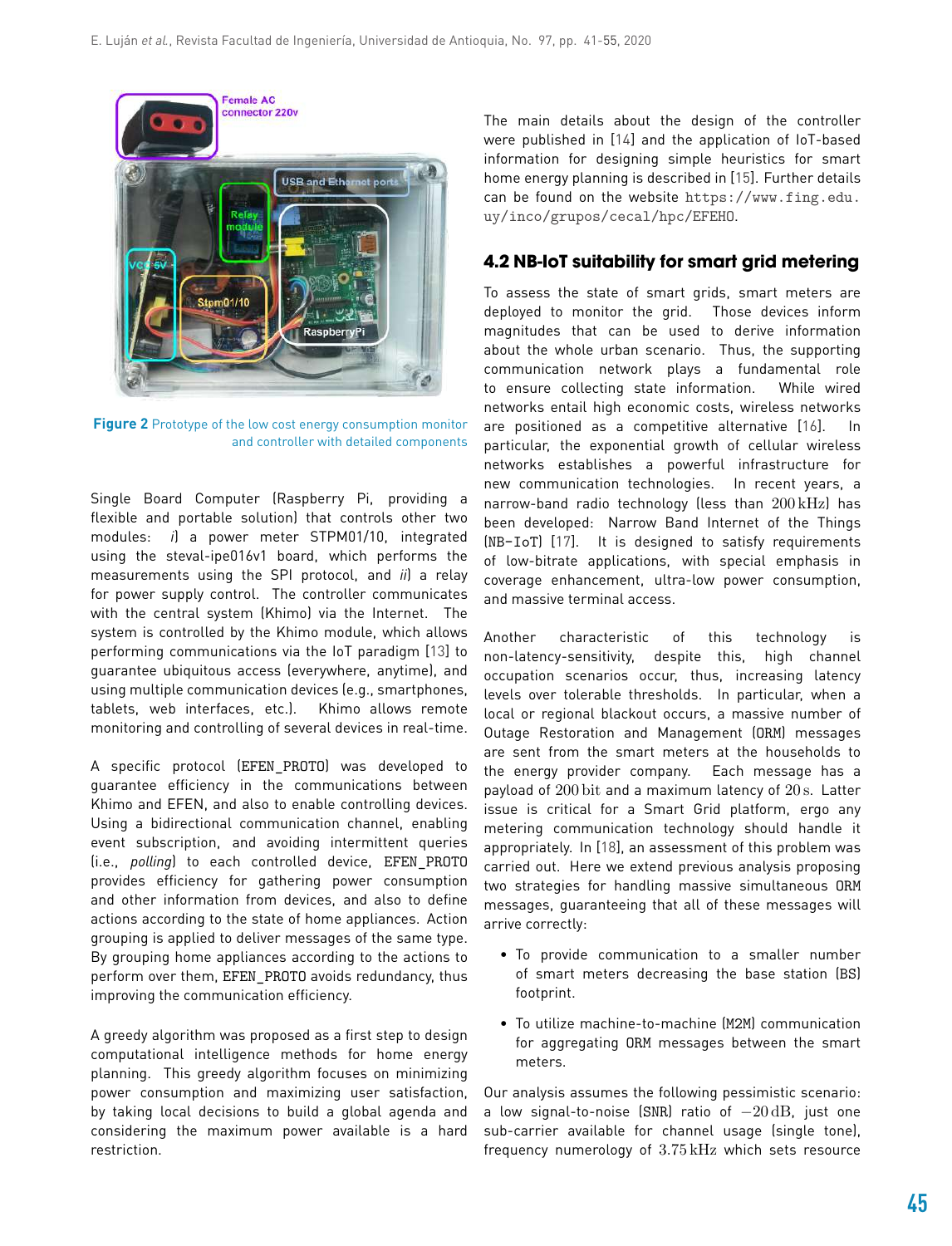unit (RU) time to  $32\,\rm ms$ , and re-transmissions are not  $\,$  that the number of BSs that should be installed to provide available (unacknowledged mode).

By taking into account the uplink sub-process in which the smart meter sends a transfer block of 200 bit to the BS we establish a maximum number of RUs that can be transmitted during the first 320 s after the failure occurred in Equation [1.](#page-5-0)

<span id="page-5-0"></span>
$$
\text{RUs}_{max} = \frac{Response_{time}}{RU_{time}} = \frac{320 \,\text{s}}{32 \,\text{ms}} = 10^4 \tag{1}
$$

Assuming each household (HH) has a single smart meter, the maximum number of households that can transmit its ORM message during the latency interval is presented in Equation [2.](#page-5-1)

<span id="page-5-1"></span>
$$
\text{HHS}_{max} = \frac{RUs_{max}}{RUs_{ORM}} = \frac{10^4}{1024} \cong 10 \tag{2}
$$

RUs*ORM* is the number of RUs needed for an ORM message in the established pessimistic scenario. To obtain this value, we developed a lite NB-IoT simulator for the uplink layer based on the Matlab Toolkit module: Uplink Waveform Generation. The link-layer model is implemented according to the NB-IoT physical uplink shared channel (NPUSCH) standard ([\[19,](#page-14-12) [20\]](#page-14-13)). Montecarlo simulations are performed over an AWGN channel to obtain block error rate (BLER) information for the different link-layer configurations. The outcome of the simulation is used to trace BLER curves and obtain optimal link settings for target BLERs. This software was previously used[[11](#page-14-4), [21](#page-14-14)] to asses strategies for decreasing radio resource consumption. A detailed description of the current version is also presented in [\[22\]](#page-14-15). The whole project source code can be found in[[23](#page-14-16)]. Table [1](#page-5-2) has an extract of the simulation results.

<span id="page-5-2"></span>**Table 1** Extract of table generated by our NB-IoT uplink simulator. Table columns inform the transfer block size, effective SNR, target BLER and the amount of RUs needed to transfer the information

| TBS \bits | $SNR \, \text{dB}$ | <b>BLER</b> | RUs  |
|-----------|--------------------|-------------|------|
|           | .                  | .           |      |
| 208       | -20                |             | 1024 |
| 208       | $-20$              | 0.0037      | 192  |
| 208       | $-20$              | 0.1518      | 160  |
| .         | .                  | .           | .    |

Table [2](#page-5-3) present household densities ( $ρ$ *HH*) for different urban scenarios [\[18](#page-14-11)]. In NB-IoT, coverage radio is less than  $15\,\mathrm{km}$ , i.e a maximum footprint area of  $706\,\mathrm{km^2}$ . To guarantee that *HHmax* smart devices can send its ORM messages concurrently, the footprint can be decreased. Last column of Table [2](#page-5-3) shows footprint radio (Fp*r*) for the different environments. The weakness of this strategy is coverage to the original area significantly increases.

<span id="page-5-3"></span>

|  |  |  | Table 2 NB-IoT base station footprint vs household density for |  |
|--|--|--|----------------------------------------------------------------|--|
|  |  |  | aggregation factor $\alpha$ = 1                                |  |

| Environment      | $\rho_{HH}$ \HHs $km^{-2}$ | $Fp_r\mid m$ |  |
|------------------|----------------------------|--------------|--|
| Dense Urban (DU) | 2272                       | 37           |  |
| Urban (U)        | 1500                       | 46           |  |
| Suburban (SU)    | 350                        | 95           |  |
| Rural (RU)       | БΛ                         | 252          |  |

Utilizing M2M communication can mitigate latter issue. This strategy is based on  $(\alpha - 1)$  households sending their information, i.e. ORM messages, to a common neighbor, which in turn process them to generate an aggregated message, that is sent to the common destination.

In this analysis, we suppose that the message does not increase its size with respect to the original ORM message. On the other hand, the consensus time, i.e. the interval in which the smart meters send its messages to its neighbor and it performs the processing for aggregating those messages, is negligible. Both tasks take only a few milliseconds (see[[24](#page-14-17)]), which is orders of magnitudes smaller than the maximum latency of the ORM message.

Equation [3](#page-5-4) presents the function that determines BS footprint radio with respect to household density and the aggregation factor *α*.

$$
\rho_{HH,\alpha} = \frac{\rho_{HH}}{\alpha}
$$

$$
\pi F p_r^2 = \frac{HH s_{max}}{\rho_{HH,\alpha}}
$$

$$
F p_r(\rho_{HH}, \alpha) = 10^3 \sqrt[2]{\frac{\alpha \, HH s_{max}}{\pi \, \rho_{HH}}}
$$
(3)

<span id="page-5-4"></span>Figure [3](#page-6-1) and [4](#page-6-2) were generated based on the Equation [3](#page-5-4), and present different views of the magnitudes involved on it. As can be observed, the augmentation of household density decrease NB-IoT base station footprint radio, but it can be compensated with the M2M aggregation factor *α*. Particularly, in Figure [3](#page-6-1) densest environment, footprint radio reaches 37 m when no M2M aggregation is used, and rise up to 299 m aggregating 64 devices.

When is not necessary to send *HHmax* ORM messages concurrently, M2M aggregation can be used to reduce radio resource usage within the maximum latency interval. Therefore, this could increment the number of available RUs which can be used for other user equipment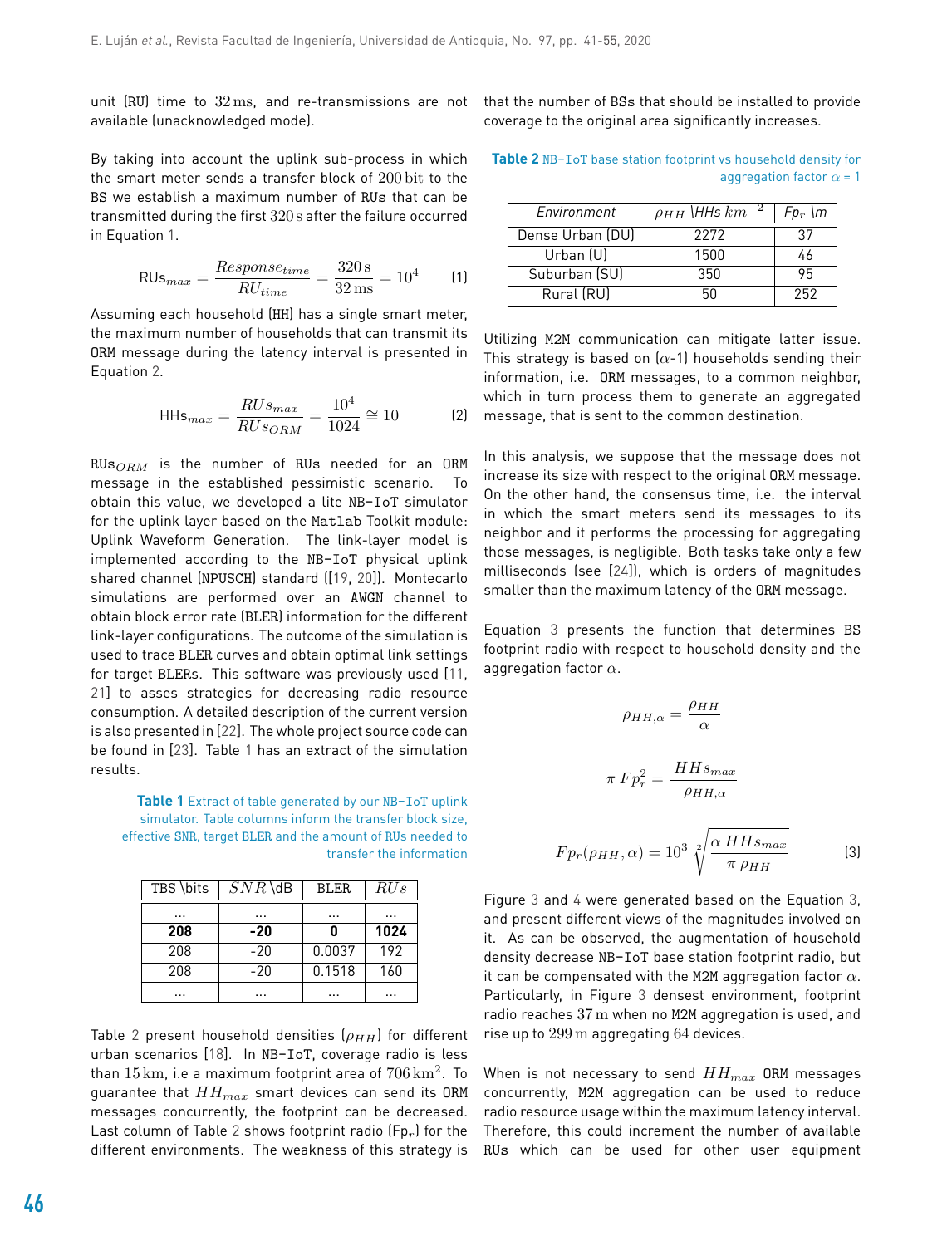<span id="page-6-1"></span>

**Figure 3** NB-IoT base station footprint vs household density for different aggregation factors (*α*)

<span id="page-6-2"></span>

**Figure 4** NB-IoT base station footprint vs aggregation factors  $(\alpha)$  for different household densities  $(\rho_{HH})$ 

<span id="page-6-3"></span>applications. Equation [4](#page-6-3) defines the amount of available resource units depending on the transmission conditions:

$$
A = \sum_{i=0}^{N-1} RUs(TBS_i, SNR_i, BLER_i)
$$
 (4)

where TBS is the transfer block size, SNR is the signal-to-noise ratio and BLER is the block error rate. The upper bound of the magnitude presented in Equation [4](#page-6-3) can be calculated, it is presented in inequality [\(5](#page-6-4)). Figure [5](#page-6-5) shows how the upper limit of the available radio resources within the maximum latency interval varies for different number of OMRs and for different M2M aggregation factors.

$$
A < RUs_{max} - ORMs\,RUs_{ORM} \tag{5}
$$

<span id="page-6-4"></span>In conclusion, we address a critical communication metering issue in a Smart Grid platform: to successfully

<span id="page-6-5"></span>

**Figure 5** Available RUs during the response time vs the number of ORMs for different aggregation factors (*α*)

deliver massive concurrent ORM messages according to latency constraints. An assessment of NB-IoT suitability as a communication technology for this matter was performed. We proposed two strategies for adapting NB-IoT capabilities to this latency problem: BS footprint adjustment and M2M aggregation. Our results suggest that NB-IoT is a suitable technology for smart metering over a Smart Grid context, in particular for the platform that is proposed in this work.

#### <span id="page-6-0"></span>**4.3 Characterization of domestic energy consumption**

In the previous section, we presented our efforts to measure and collect data from a consumer, helping her to identify usage patterns and situations that can potentially reduce the energy consumption. Even though, the domestic energy consumption is not only a consumer problem but also affects the infrastructure on building and neighborhoods, especially in the case of old and overloaded power grid networks. With the massive expansion of smart meters, the opportunity to gather costumers data and use big data algorithms open the door to extract useful information at different levels, from the individual user to the entire grid itself.

In our project, one of the goals is to identify potential peaks that, combined with the consumption from other users, may lead to disturbances in the local distribution grid (in a building or the neighborhood). Hence, we try to predict situations that may stress the grid and trigger measures to avoid the overload, be them passive (warning the users) or active (automatic shutdown of devices). This is indeed a problem that affects some power networks such as those from Buenos Aires, where the fast development of residential areas was not followed by infrastructure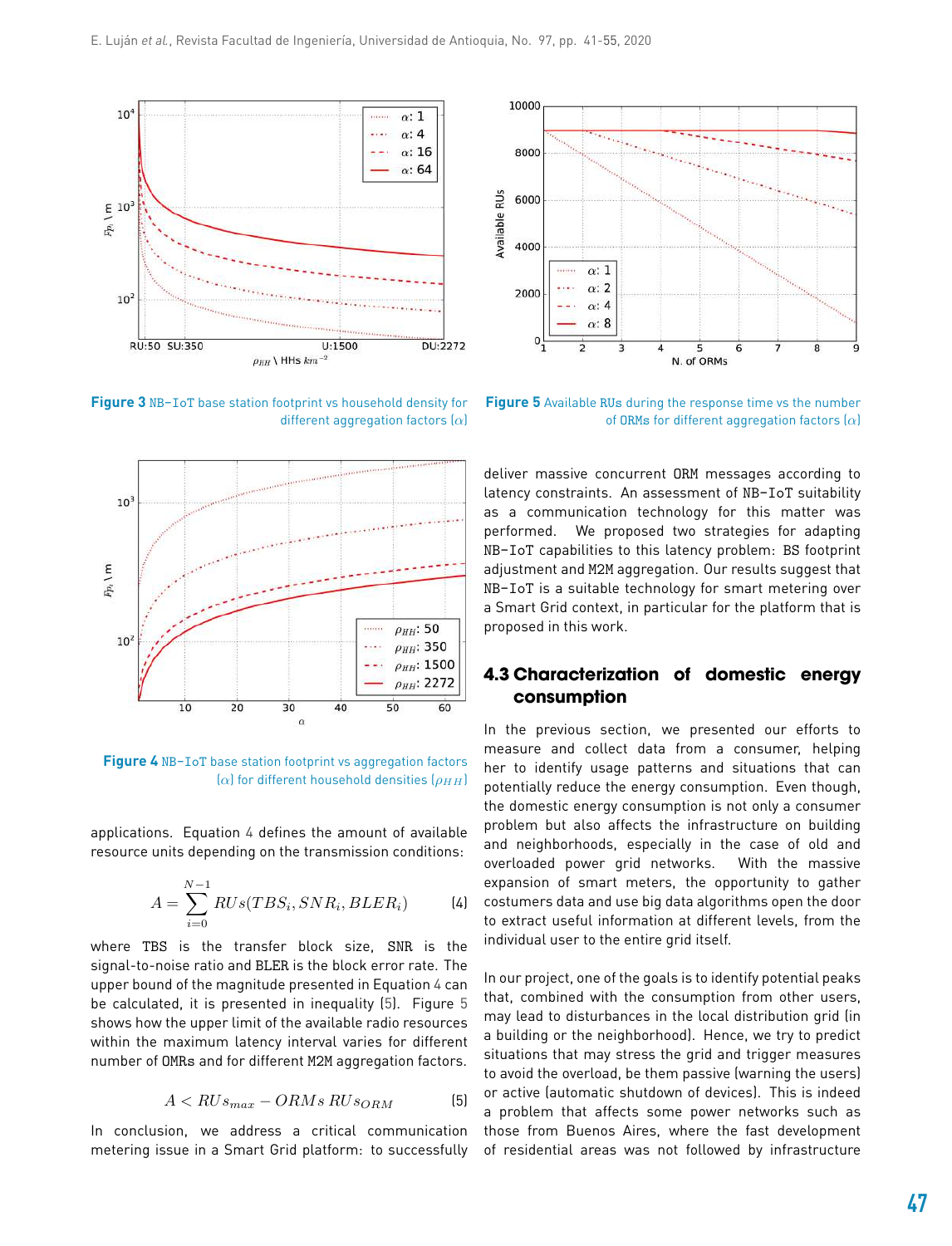<span id="page-7-0"></span>

**Figure 6** Example of individual consumption classified by day of the week (a) or by time of the day (b)

investments. Some projects like "*Que no se corte*" [\[25\]](#page-14-18) try to handle this problem voluntarily: through a phone application, users sign in and feed basic information such as their location and electrical devices. Later, the "*Que no se corte*" application would send messages to encourage users to change their usage patterns.

Crowdsourcing efforts such as "*Que no se corte*" are necessary but they often struggle with the limited information they can explore. Indeed, having access to information on the power infrastructure is not always easy (for example, the location and capacity of the electrical transformers). Also, the usage profile differs from one user to the other. For instance, in the literature we mostly found methodologies to estimate the electric load at the system level. As illustrated by [\[26](#page-14-19), [27\]](#page-14-20), the electrical consumption at the system scale often follows seasonal variations at macro and micro scale (seasons, weekdays, an hour of the day), and the aggregation of several customers profile produces a smooth profile with consistent patterns that favor the forecasting accuracy. Unlike the system-level load, the individual residential consumption depends on the daily routine and users lifestyle but also on other elements that are harder to predict. While it is easy to forecast the consumption of a programmable water heater, it is much harder to estimate the consumption of other devices that may be activated alone or at the same time (*Does one always turn on the* *oven and the dishwasher at the same time?*). Some external elements such as the air temperature and the external weather can help to improve the predictions, but they also have a limited impact and correlation, depending on the residential characteristics (solar exposure, gas or electric heating), the thermal inertia of the buildings and the psychological resiliency of the inhabitants.

Several datasets for energy consumption can be found in the literature (e.g., a complete list is presented on <http://wiki.nilm.eu/datasets.html>). We start analyzing the *Individual household electric power consumption dataset* [[28](#page-14-21)] as this dataset covers more than three years of consumption of a house located at the south of Paris, France. It presents the overall consumption and the detail of specific sets of devices, with a resolution of one minute between measures.

Our first analysis involved the attempt to extract consumption patterns, like for example the profile for each weekday or for different periods of the day (dawn, morning, afternoon, night), which are reputed to present similar behaviors. Neither of the categories we tested led to conclusive results, as illustrated in Figure [6](#page-7-0). Indeed, we see that two different days/periods have different profiles even if they belong to the same categories, making it hard to forecast the residential consumption. We also tried to correlate the consumption with the local weather, but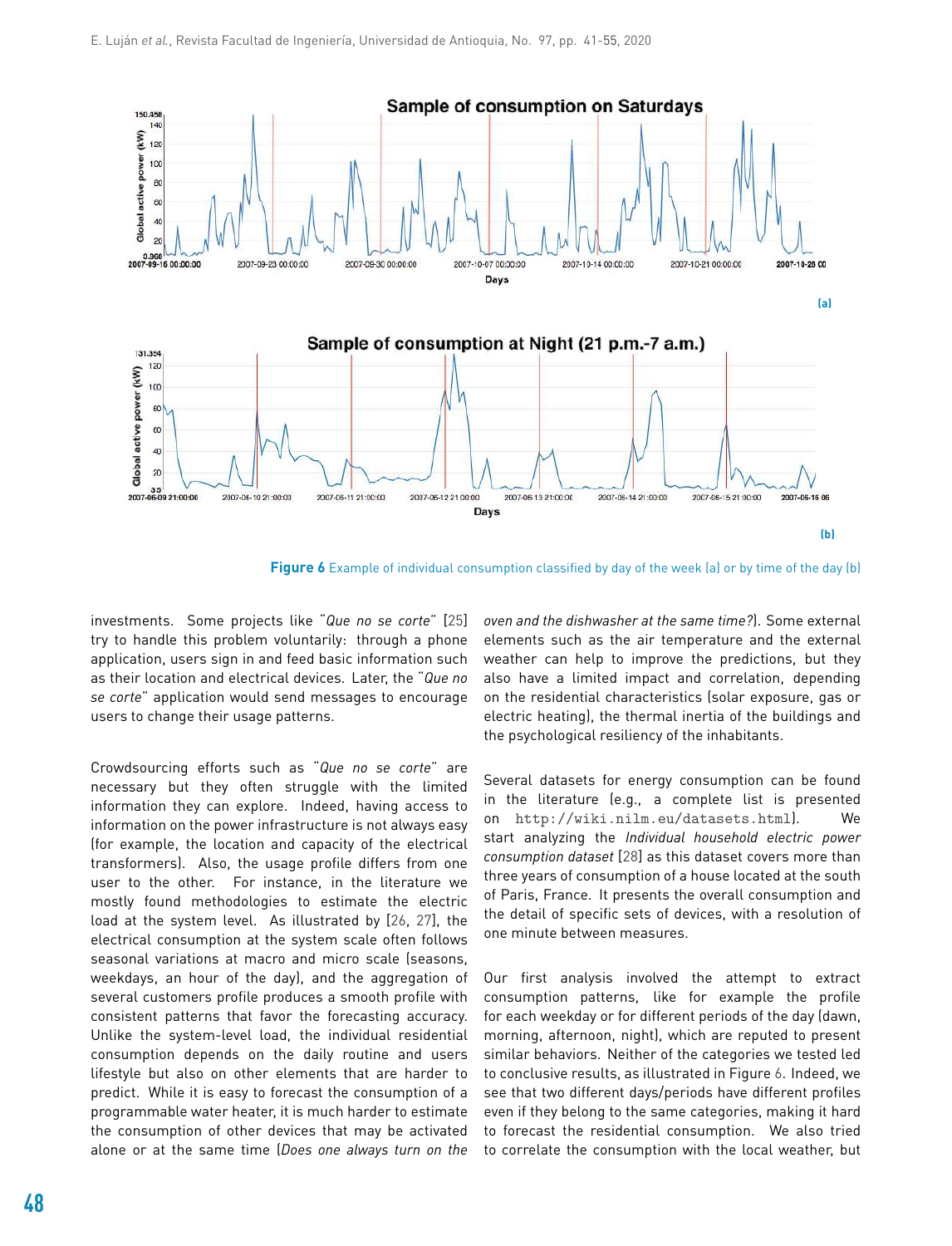the residence from this dataset seems to rely on other energy sources for heating and cooking (gas or oil), so the electrical consumption profile was driven mostly by less powerful devices that have a strong dependence on the user's habits. While a few patterns pointed in[[29](#page-14-22)] could be extracted, they have small importance in the overall consumption and do not help to forecast.

As specific seasonal patterns could not help the prediction of the residential consumption, our next approach was to use deep learning techniques such as Long-Short Term Memory (LSTM). LSTM is a type of recurrent neural network designed for sequence problems such as time-series analysis and forecast.

In our specific case, we aimed at training the model to predict the consumption of the residence based on a sequence of previous measurements. This is not the first time LSTM has been used to this purpose [\[26,](#page-14-19) [27](#page-14-20), [30](#page-14-23)], comforting our choice. However, the difference is that we are not interested in developing specific models for the forecast. Instead, we focus on the accuracy of simple models that could be later integrated into smart-meters with low CPU requirements. Because of this choice, we implemented a simple LSTM network using the Keras library, training it with the same dataset from Hebrail and Berard. After a few experiments, we chose a pipeline composed of one LSTM layer and two dense layers, as depicted in Figure [7.](#page-8-0)

<span id="page-8-0"></span>

**Figure 7** Structure of the forecasting pipeline

Hence, the network has a visible layer with one or several inputs depending on the length of the historical window we want to evaluate (for example, a 24hs windows with). It also includes a hidden layer with 100 LSTM blocks or neurons, a hidden dense layer with an output size of ten and a final dense layer that makes a single value prediction. The default sigmoid activation function is used for the LSTM block, and the last layer has a non-negative activation constraint (<https://keras.io/constraints/>) to prevent the algorithms to output negative values, which is unrealistic in the case of power consumption. The "inner" dense layer is not required but seems to produce smoother predictions.

The training was made with  $30\%$  of the dataset (what roughly corresponds to a year of measures). The network was trained for 150 epochs and a batch size of 1. The resulting trained model was able to give good predictions on the remainder of the dataset (RMSE=22), as illustrated in Figure [8.](#page-8-1)

<span id="page-8-1"></span>

**Figure 8** Sample of LSTM forecast for the reference dataset

One inconvenient of applying deep learning techniques to the consumption of each residential user is that we need sufficient data to train the model. Indeed, good training requires at least a few months of readings, which would delay the start of operations for new costumers. As a consequence, we decide to circumvent this drawback by applying an existing model (from another residence) and verifying its effectiveness. For this reason, we do not try to optimize the parameters or develop more elaborated LSTM networks, but instead, we focus on applying the trained LSTM model over an independent dataset (available at [http://cosy.univ-reims.fr/](http://cosy.univ-reims.fr/~lsteffenel/documents/residential.zip) [~lsteffenel/documents/residential.zip](http://cosy.univ-reims.fr/~lsteffenel/documents/residential.zip)), obtained from a real user thanks to the Linky smart meter [\[5\]](#page-13-4).

Contrarily to the reference dataset, this residence fully relies on electricity for heating and cooking, which can raise different consumption profiles. Three different intervals were compared as input history for the LSTM model: one day, one week and four weeks (roughly a month), as illustrated in Figure [9](#page-9-1). The analysis of these forecasts shows that using only 24hs of history brings insufficient input data, and the forecast tends towards the "persistence" of the previous state. Forecasts with a month of history are better but, on the contrary, tend to smooth the consumption and raise the expectation for the lower values. Finally, the forecasts made with a week of history seem to offer a better trade-off between accuracy and the history length.

While prediction errors still occur (mostly "false positive" forecasts, like for example on the mark 1-20 on the samples), these estimations are good enough to help a recommendation system or to help to detect potential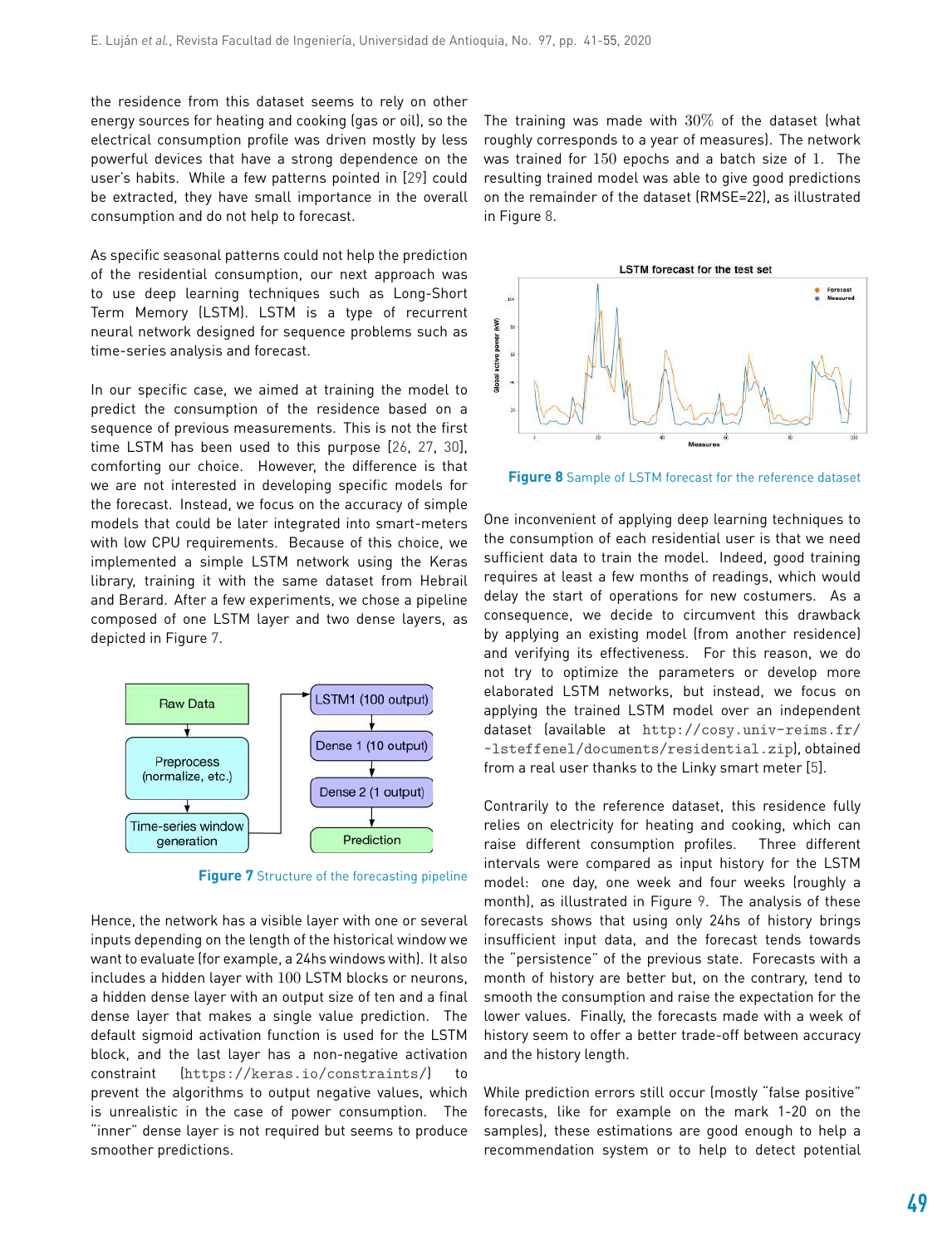<span id="page-9-1"></span>

<span id="page-9-2"></span>

**Figure 10** Different examples of non-intrusive load monitoring (NILM)[[6](#page-13-5), [32\]](#page-14-24)



**Figure 9** LSTM forecasts with different history lengths: (a) 1 day, (b) 1 week and (c) 1 month

overloads (summing up the expected consumption from several residences). As expected, the RMSE is still important (about 300) but at least we have a baseline model that can be quickly deployed. As soon as more measurements are collected, individual models can be created by incrementally training the model. Also, specific parameter optimizations can be performed to improve the accuracy.

The scalability and portability of the developed solution can be ensured by relying on basic ETL (Extraction, Transformation, Load) using MapReduce, while more advanced operations can be conducted with high-level tools (e.g., Pig or Apache Spark and Tensorflow/Keras). Storage and access to the data can be made using NoSQL databases, which are specially adapted to store

data series from sensors and other data sources (e.g., power generation, historical consumption charts, weather forecast) [\[31](#page-14-25)].

Further developments can include energy disaggregation, also referred to as non-intrusive load monitoring (NILM). NILM is a technique to make inferences about the different individual loads of the system based on an aggregate energy signal, such as that coming from a whole-home power monitor. NILM is a full research domain with several challenges, such for example the identification of devices signatures even when they do not work always in a constant regime (Figure [10\)](#page-9-2). Indeed, most devices present acyclic consumption behaviors, like for example the different phases of a washing machine program. An extended library of NILM datasets and papers can be found at <http://wiki.nilm.eu/datasets.html>.

<span id="page-9-0"></span>In the case of our project, we can focus on the identification of power-hungry devices, like heaters and air conditioning systems. Compared to other devices like TVs, lamps or refrigerators, these devices may induce peaks of consumption that may overload the distribution system. By detecting their activity we can send warnings to the users (using the "*Que no se corte*" application, for example) or even trigger controlled shutdowns thanks to smart power outlets connected to the metering system.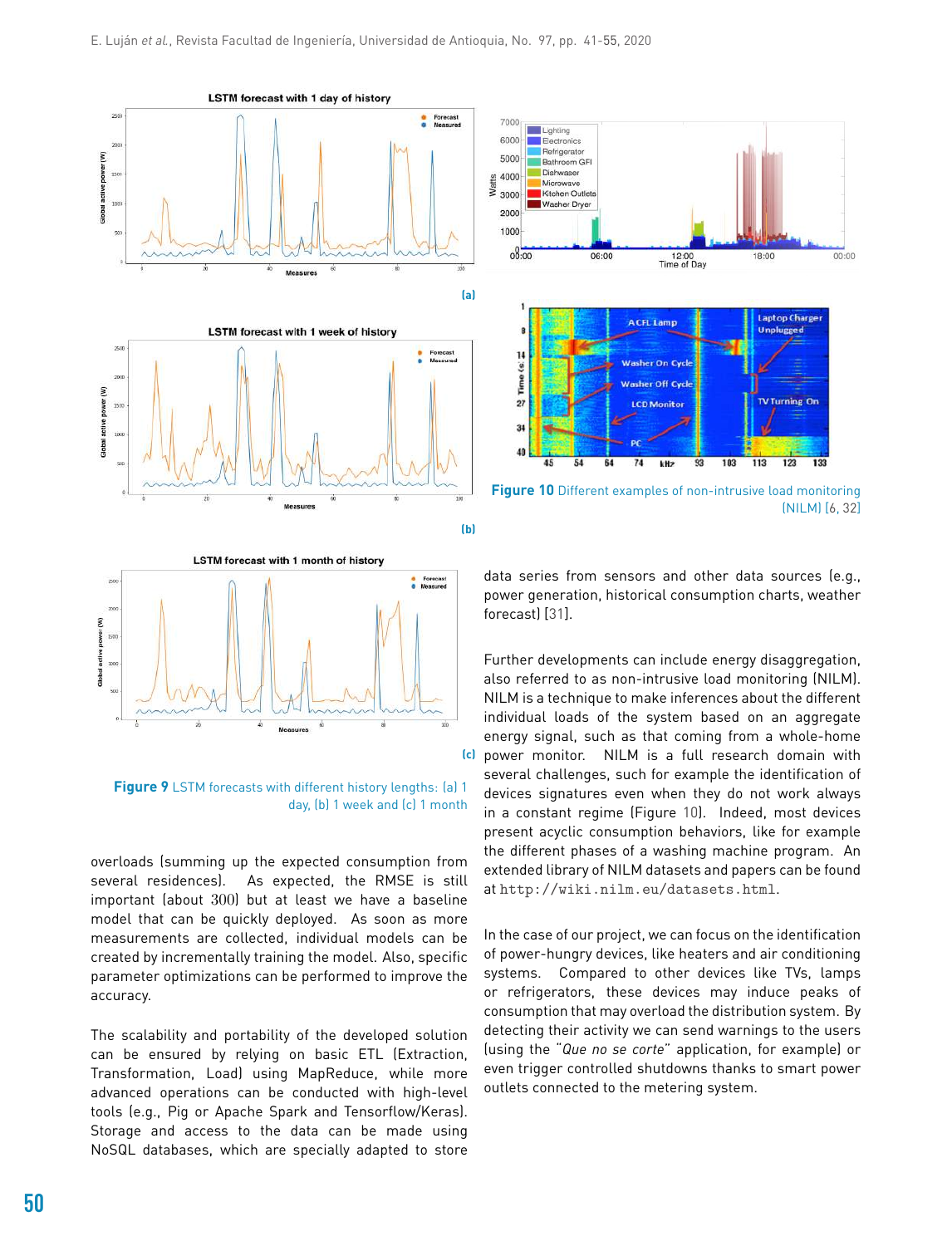#### **4.4 Renewable energy generation forecast**

Although there are some options to produce energy from wind and other sources, photovoltaic (PV) systems are the most likely way to generate centralized or distributed renewable energy in an urban setting in a massive scale. The challenges for adopting higher shares of this type of energy are posed by its intermittence, inherited from solar radiation dependency on local weather, mainly the cloud cover and optical thickness. Aiming to forecast PV generation for a particular system in a specific location, both the resource and the system characteristics should be considered. The capacity of forecasting PV generation for different installations will help manage the electric system reliably and economically.

To this end, in this project, we explore and evaluate different combinations of two free and open-source tools, a Numerical Weather Prediction (NWP) system and a PV modeling library. The Weather Research and Forecasting (WRF) Model is a mesoscale NWP system designed for both atmospheric research and operational forecasting applications [\[33,](#page-14-26) [34](#page-14-27)]. pvlib-python is a community-supported tool that provides a set of functions and classes for simulating the performance of photovoltaic energy systems[[35](#page-14-28), [36\]](#page-14-29). pvlib-python was originally ported from the homonymous MATLAB toolbox developed at Sandia National Laboratories and implements many of the models and methods developed at the Labs. The pvlib-python library comes with some functions to retrieve weather forecast data from some particular web services, thus through minimal modifications, it was adapted to read data produced by our installation of the WRF model.

In this work, we present a comparison of the outcomings of two strategies using off-the-shelf configurations of the NWP model to provide radiation input to the PV modeling library. This was intended to set the grounds for future developments, evaluating each approach.

- **WRF-direct:** In this first strategy, we directly use surface radiation direct and diffuse components provided by WRF. These components were affected by the aerosol optical depth (AOD) measured by the SAVER-Net Project[[37](#page-14-30)] at the closest moment[[36\]](#page-14-29).
- **WRF-coverage:** In this second case, we post-process WRF output through the NCEP Unified Post Processing System (UPP) [\[38](#page-14-31)] obtaining low, mid, and high-level cloud covers. Those cloud coverages are then composed to get a total cloud cover value, and processed through pvlib-python routines to get the surface global radiation [\[39\]](#page-14-32) which is then decomposed into direct and diffuse components using the DISC model [\[40\]](#page-14-33).

Figure [11](#page-11-0) shows a comparison of the surface global irradiance (GHI) forecasted by each of the two strategies along nine days during December 2017, for a location in Buenos Aires, Argentina. GHI results are compared with measurements provided by the SAVER-Net Project. Minutely measurements were averaged over 12-minute periods to make them coincide with WRF output frequency. This period was selected as it contains days with a clear sky, partial cloudiness and full overcast conditions. NCEP Reanalysis data[[41](#page-14-34)] was used as initial and boundary conditions for WRF. In this setting, WRF is acting as a dynamical interpolator of the reanalysis conditions. Looking at days with clear sky conditions (Dec 18, 20, 24 and 25) reveals that *WRF-direct* strategy better agrees with measurements than *WRF-coverage*, exposing the need to take into account the AOD effect. Conversely, days with partial cloudiness (Dec 21 and 23) or overcast (Dec 19) expose a *WRF-direct* tendency to overestimate radiation, while *WRF-coverage* gives lower values than, in any case, do not follow measurements much close. There are also days with intermittent cloudiness (Dec 22 and 26) which both strategies fail to detect.

A useful measure to evaluate model behavior is to compare aggregated daily energy. Figure [12](#page-11-1) shows the total daily energy predicted by each strategy, and how they compare against measurements. In this case, the tendency is repeated with *WRF-direct* acting better in clear sky conditions, but always overestimating radiation.

To acquire some insight into models internal behavior, direct normal (DNI) and diffuse (DHI) irradiance components as obtained from both strategies can be analyzed. Results are shown in Figure [13](#page-11-2). In both strategies, the diffuse component is increased over the direct component in days with high cloudiness. Strange behavior is observed in clear sky days near noon for the *WRF-coverage* DNI results, dent-shape limits the maximum value attained. This is compensated by an increase in the DHI component. This appears to be a spurious effect caused by the DISC model implementation. Comparison against DNI or DHI measurements and a deep analysis of the DISC model will be needed to asses which behavior better represents reality.

After global radiation is decomposed in direct and diffuse components, the pipeline to get generation data from weather prediction models for a particular PV system is as follow (see Figure [14\)](#page-12-1):

- 1. Any of the two strategies provides a forecast for irradiances: global horizontal (GHI), diffuse horizontal (DHI), and direct normal (DNI); and other variables which affect the PV system working condition like temperature and wind speed as already exposed.
- 2. Irradiance data is processed through pvlib-python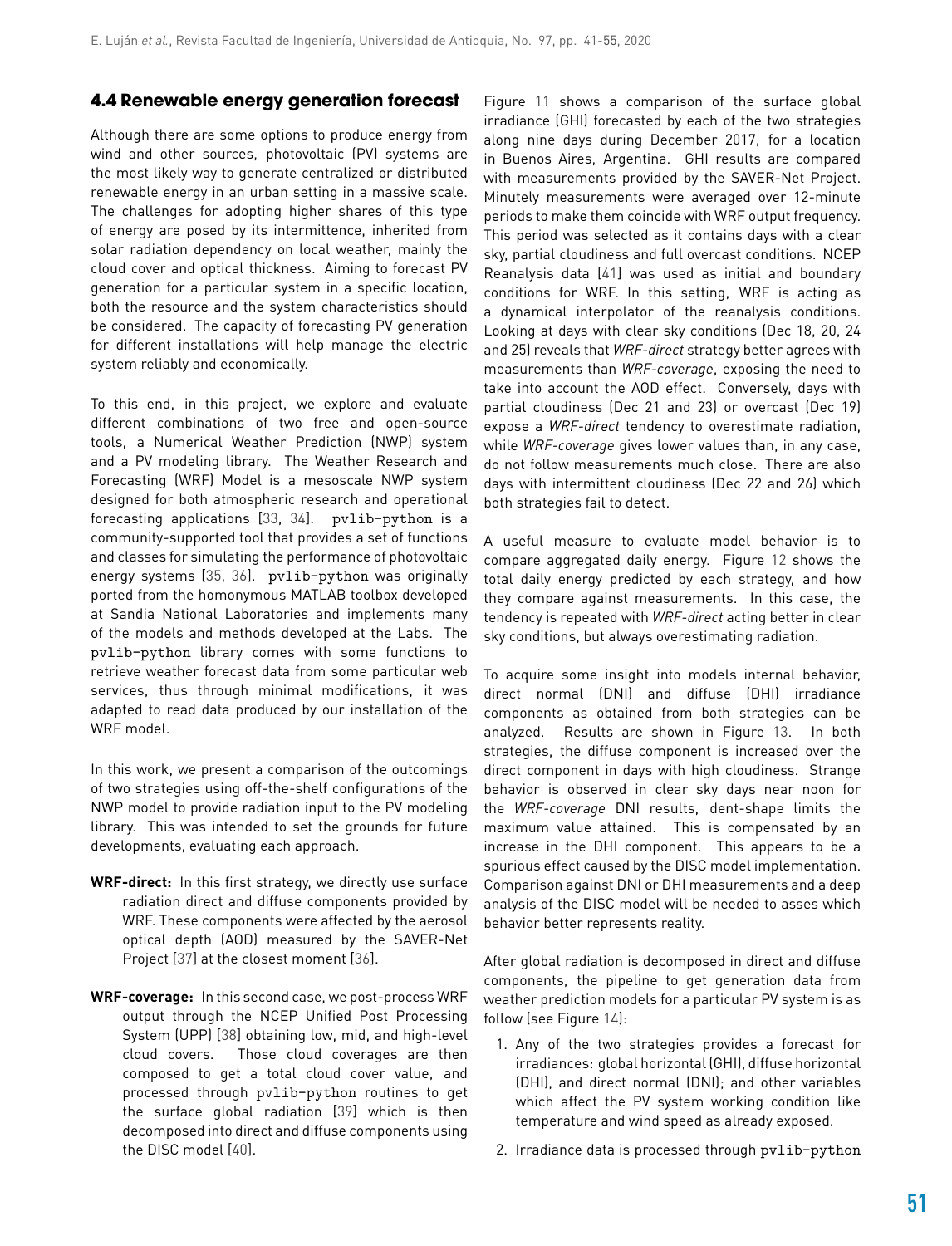<span id="page-11-0"></span>

<span id="page-11-1"></span>**Figure 11** Surface global horizontal irradiance (GHI) variation during a 9-day period in December 2017. Comparison between prediction of the *WRF-direct* and *WRF-coverage* strategies and measurements



<span id="page-11-2"></span>**Figure 12** Total daily energy for each of the 9 day in December 2017. Comparison between prediction of the *WRF-direct* and *WRF-coverage* strategies and measurements



**Figure 13** Direct normal (DNI) and diffuse (DHI) variation during a 9-day period in December 2017. Prediction of the *WRF-direct* and *WRF-coverage* strategies

to obtain irradiance components projected on the PV modules plane-of-array (POA): global, direct, and diffuse.

- 3. Considering the configuration (number of series and parallel connected) and model of PV modules, the pvlib-python is used to forecast the DC power production.
- 4. Regarding the information about the system inverter, the AC power is forecasted.

To evaluate the performance of the above-mentioned pipeline, power generation measurements from a 19*.*6 kW PV plant property of the Environmental Protection Agency of Buenos Aires city were used as a comparison ([https://www.sunnyportal.com/](https://www.sunnyportal.com/Templates/PublicPageOverview.aspx?page=cbf7bf62-4171-430d-ab0d-46854669a126&plant=e4f89244-d746-42e2-9f72-909d76da9d66) [Templates/PublicPageOverview.aspx?page=](https://www.sunnyportal.com/Templates/PublicPageOverview.aspx?page=cbf7bf62-4171-430d-ab0d-46854669a126&plant=e4f89244-d746-42e2-9f72-909d76da9d66)

[cbf7bf62-4171-430d-ab0d-46854669a126&plant=](https://www.sunnyportal.com/Templates/PublicPageOverview.aspx?page=cbf7bf62-4171-430d-ab0d-46854669a126&plant=e4f89244-d746-42e2-9f72-909d76da9d66) [e4f89244-d746-42e2-9f72-909d76da9d66](https://www.sunnyportal.com/Templates/PublicPageOverview.aspx?page=cbf7bf62-4171-430d-ab0d-46854669a126&plant=e4f89244-d746-42e2-9f72-909d76da9d66)). This plant can be regarded as a typical community distributed generation installation. The actual plant is composed of two 5 kWp (the 'p' letter denotes peak power) inverters connected to 250Wp PV modules and one 8 kWp inverter connected to 215Wp PV modules. The simulated PV system was defined inside pvlib-python as composed by one inverter (SMA America STP5000TL) and modules (Amerisolar AS-6P30-250W) arranged in two strings of 11 modules each, equivalent to the circuit of one of the  $5\,\mathrm{kWp}$ inverters of the actual plant. To generalize the results, power generation was normalized concerning peak plant power. The installation 15-minutes normalized power is shown in Figure [15.](#page-13-6) The outcomes of the forecasting pipeline with inputs provided by the two strategies are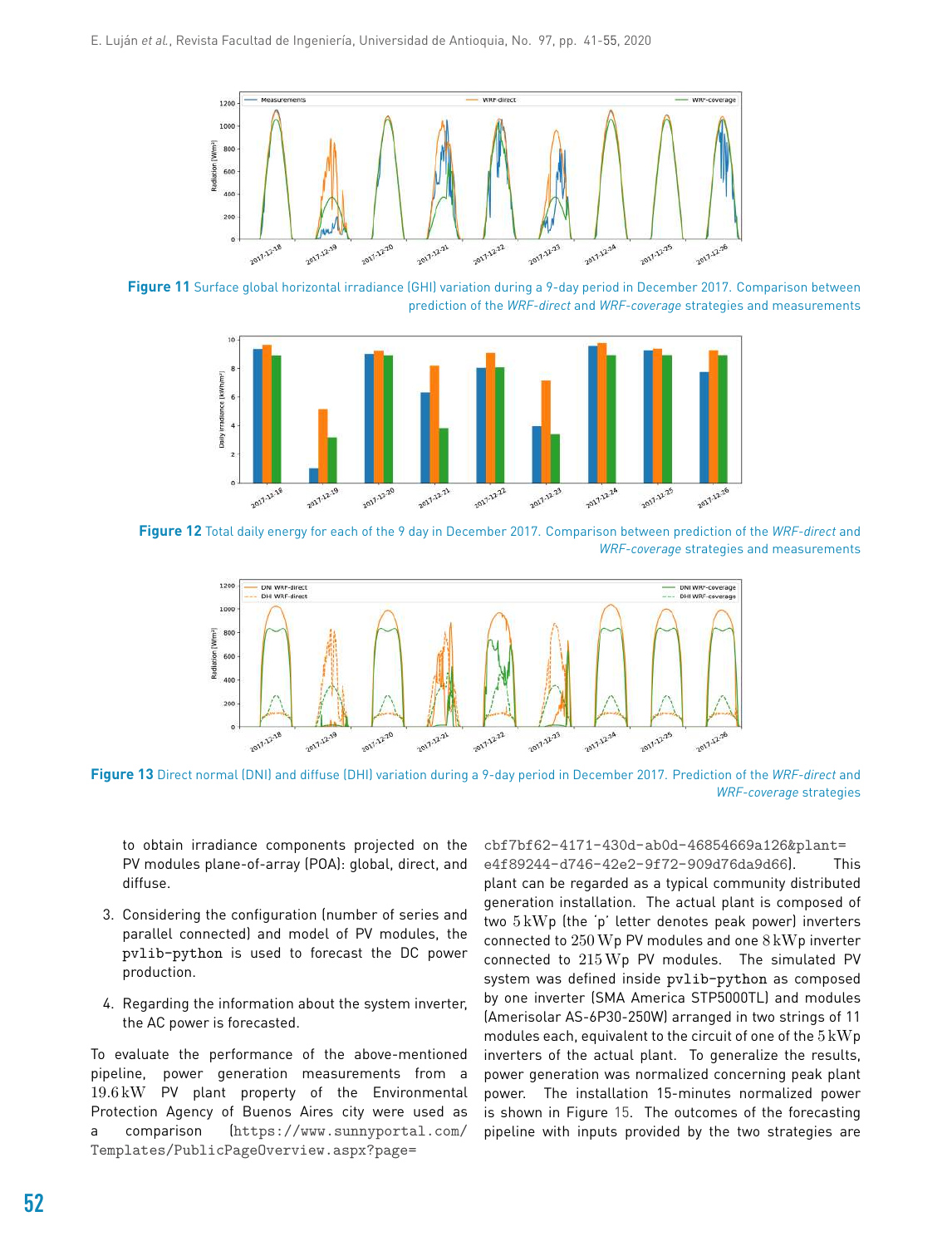<span id="page-12-1"></span>

**Figure 14** PV generation forecast pipeline including the two meteorological variables forecasting strategies

also shown therein. In this case, an excellent agreement is given for clear sky days with the *WRF-direct* pipeline, stressing the importance of the AOD correction. In cloudy days, the results resemble the differences observed in GHI.

As a summarizing measure of this section the daily normalized energy forecasted by each strategy pipeline is compared with the actual generation of the plant in Figure [16](#page-13-7). It can be observed that both strategies tend to overestimate generation in cloudy days and underestimate generation in clear-sky days, with *WRF-direct* better forecasting clear-sky days generation with respect to *WRF-coverage*. In these cases, the error is less than 10%, but on cloudy days it raises considerably.

The two proposed strategies allow forecasting the generation of individual PV systems. Although figures show 12-min data for convenience, more frequent sampling can be obtained as the actual model time step is smaller, allowing to capture the dynamics of the possible generation. The smallest sampling step not producing spurious dynamics should be evaluated. For modeling multiple systems assigned to the same WRF grid point, for which no difference will be detected in the radiation forecast, equivalent systems could be defined. Results suggest that:

- Other WRF and pvlib-python configurations need to be explored, assessing their forecasting performance,
- Some type of cloudiness (intermittent on Dec 22 and

26, constant in the morning Dec 23) is not detected by *WRF-direct* in the adopted configuration, more insight needs to be gained to clarify this behavior,

- The effect of cloud coverage on radiation is overestimated by *WRF-coverage*,
- DISC model misbehaves near noon on clear sky days, other models could be evaluated.
- Performance of PV generation for days with great diffuse components need to be verified against radiation components for days with high cloudiness is verified.

At the moment, development efforts are focused on model calibration and validation. Several configurations and submodel options could be chosen and a systematic error quantification study is underway.

## <span id="page-12-0"></span>**5. Conclusions and future work**

This article presented an overall description of the CC-SEM project in conjunction with preliminary results. In this project, it is proposed to build an integrated platform for smart monitoring, controlling, and planning energy consumption and generation in urban scenarios. In particular, three main activities are described.

In the *axis 1*, the defined goal is to automatically manage energy for home devices, our main contribution consists in the development of a low-cost IoT device capable of monitoring, operating, and controlling home appliances according to predefined rules. The prototype was successfully used to gather part of the data used in the remainder of the project.

Also, we address an important latency-sensitive metering issue in the context of a Smart Grid: delivering massive simultaneous ORM messages. Our results suggest that NB-IoT is a suitable technology for the platform that is proposed in this work.

We propose to utilize Big Data techniques for analyzing domestic energy consumption and smart planning in the *axis 2*. The contribution is based on the analysis of domestic consumption patterns to help predicting home consumption through a sequence of previous measurements. The obtained estimations are good enough to guide a recommendation system or to help to detect potential network overloads.

In the last activity, *axis 3*, the objective was to simulate an electrical network (which includes three stages: generation, transmission, and distribution) with the addition of a communication network. A forecasting and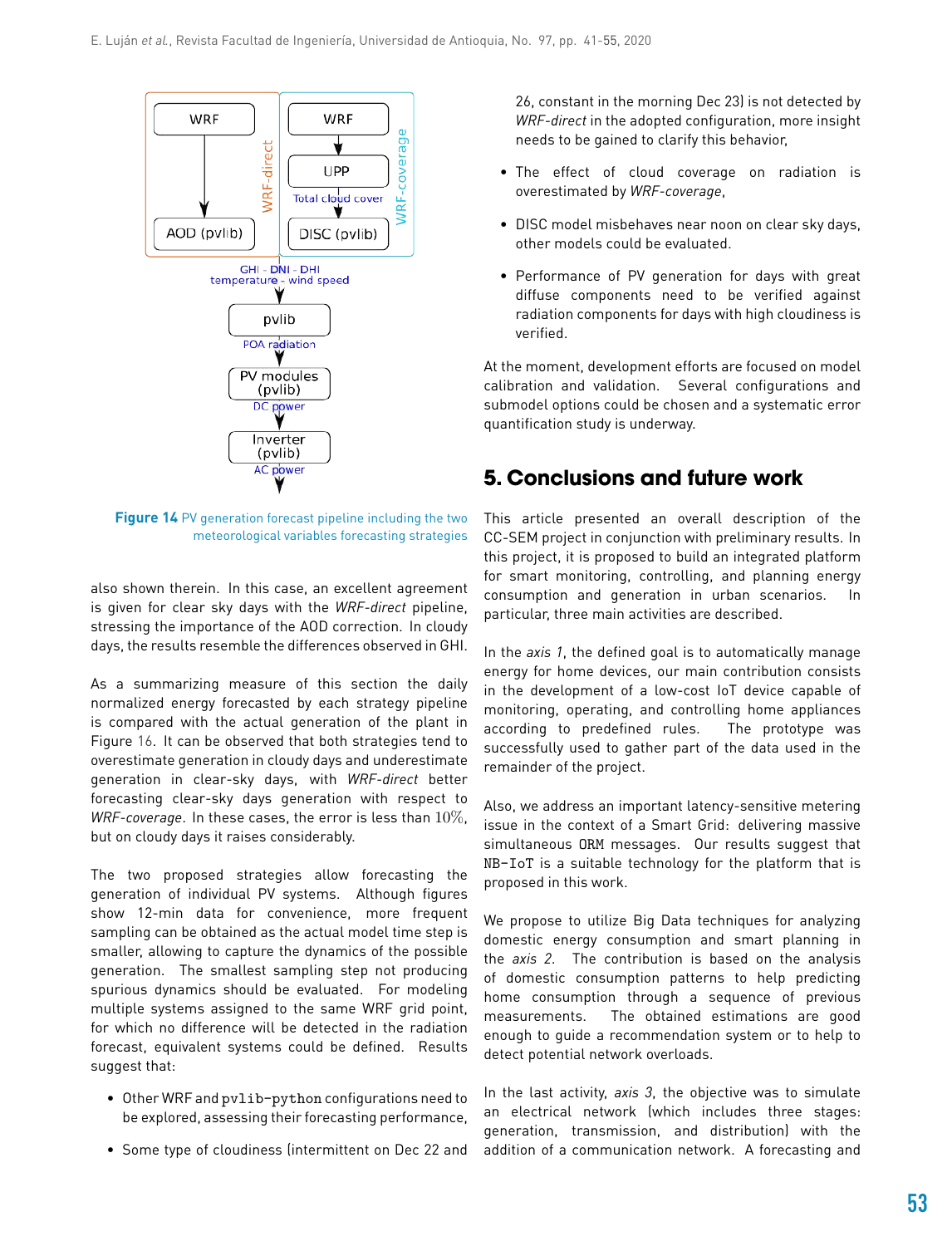<span id="page-13-6"></span>

<span id="page-13-7"></span>**Figure 15** Normalized power generation forecasted by the two strategy pipelines compared with an actual PV plant in Buenos Aires, Argentina. Instant power is compared with plant peak power en each case



**Figure 16** Normalized daily energy generation forecasted by the two strategy pipelines compared with an actual PV plant in Buenos Aires, Argentina, compared with actual plant generation

performance evaluation methodology to forecast the generation of individual PV systems is proposed. An NWP model is combined with a PV modeling library called pvlib-python. This approach results in utter importance due to PV systems representing a major technology for massive renewable energy generation within urban scenarios.

The main lines for current and future work include performing a deep analysis of home consumption patterns to better characterize specific behaviors of citizens regarding other data sources, including socio-economic, weather, and neighborhood-related data. In this regard, in the current stage of the project, we are working on performing more comprehensive experiments with real data provided by National Energy Administration in Uruguay (UTE) applying ANN and other computational intelligence methods. Preliminary results suggest the effectiveness of the approach. The project will also continue to explore IoT development with new sensor technology and advance in establishing a program of controlled scaled domestic measurements. Finally, regarding smart grid, new communications standards will be analyzed and their impact on protocols and infrastructure will be analyzed focusing on creating a new communication layer on top of the electric network.

## **6. Declaration of competing interest**

None declared under financial, profesional and personal competing interests.

### **7. Acknowledgment**

CC-SEM project is supported by the STIC-AmSud regional program (France–South America).

### **References**

- <span id="page-13-0"></span>[1] S. A. Roosa, S. Doty, and W. C. Turner, *Energy management handbook*, 9th ed. The Fairmont Press, Sep. 2018.
- <span id="page-13-1"></span>[2] A. Towsend, *Smart Cities: Big Data, Civic Hackers, and the Quest for a New Utopia*, 1st ed. W. W. Norton & Company, Oct. 2013.
- <span id="page-13-2"></span>[3] A. Soares, C. Antunes, C. Oliveira, and A. Gomes, "A multi-objective genetic approach to domestic load scheduling in an energy management system," *Energy*, vol. 77, pp. 144–152, 2014.
- <span id="page-13-3"></span>[4] A. Zakariazadeh, S. Jadid, and P. Siano, "Economic-environmental energy and reserve scheduling of smart distribution systems: A multiobjective mathematical programming approach," *EnergConversManage*, vol. 78, pp. 151–164, Feb. 2014.
- <span id="page-13-4"></span>[5] Y. Wahyuddin, "To what extent the grand lyon metropole can harness the smart meter project towards the governance of territorial climate energy plan (PCET) study case: Smart electric lyon project initiated by EDF [french electric utility company]," in *Proc of the International Conference on Public Policy*, 2017.
- <span id="page-13-5"></span>[6] S. Gupta, M. Reynolds, and S. Patel, "Electrisense: Single-point sensing using EMI for electrical event detection and classification in